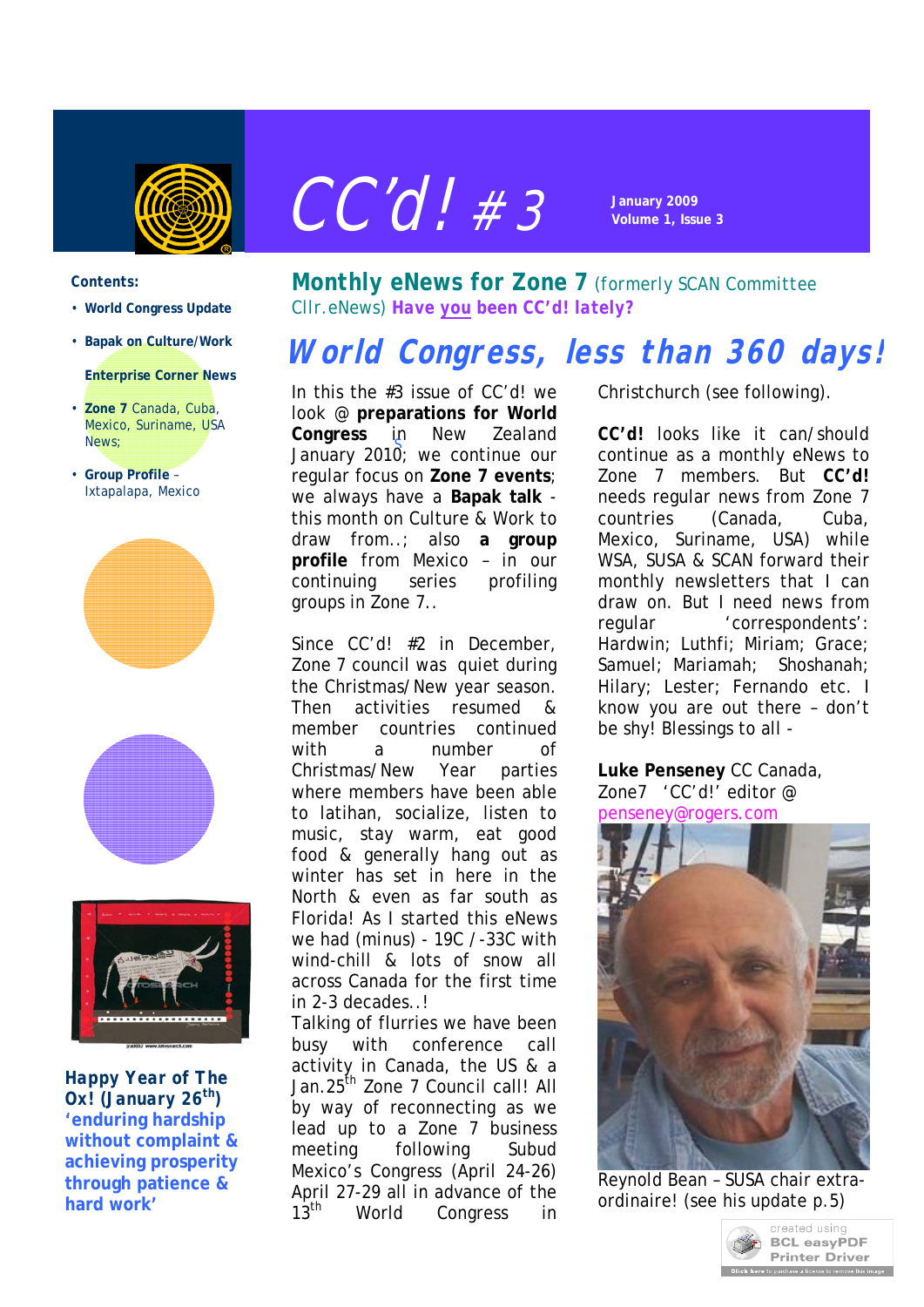



*Michael Thomas, Helena Hitchcock & Lester Sutherland have assembled an anthology of stories from members past and present recording how they were drawn to Subud. This is intended for public availability. Sandra Olsen of Vancouver did the design; copies available from Amazon.com \$14.99 + p&p (see p.5 following)*



*"Well here we are, at just one year (January 4-18, 2010) from our great meeting together in Christchurch, New Zealand.."*



*Subud World Congress 2010 mainconference centre above, & below city centre, Christchurch, New Zealand*



# **World Congress Update**

- **What's Happening with World Congress?**
- "The latest information about the upcoming World Congress can be found at the following website:

<http://www.subudworldcongr ess2010.com> and here is a recent news release from WSA:

- Well here we are, at just one year (January 4-18, 2010) from our great meeting together in Christchurch, New Zealand. This will be a busy and challenging year, but the whole congress organizing team, both local and international, has now become more structured and coherent and ready to host all of you.
- In 2008 the Congress Organizing Team and the WSA Executive and Council worked together to establish the foundations for the congress. This includes setting up a legal structure in New Zealand to provide a local vehicle to organize the congress, working to finalize the budget and the registration fee, and starting to look at the congress content and direction that we hope to take during the congress.

 Gradually the team has gelled into a close knit working group. It works in a democratic and harmonious manner, supported by local and international helpers, the Christchurch group and the national committee of Subud New Zealand. It is a great experience, helped by the extensive use of the internet and Skype conference calling.

- One highlight happened in May, when Stewart Horthy in the UK 'hacked into' Arif Matthee's computer in Christchurch, to give the international team present an on-line demonstration of the functioning of the website and registration form.
- The World Congress website & registration form accessed@ <http://www.subudworldcongr ess2010.com> and through links on the major Subud websites.

**Two Options** 

- After discussions back and forth, the final decision was made by the World Subud Council at their meeting in Amanecer, Colombia, that there would be two registration fee options: one for the full two weeks, the other a daily option for members who may only be able to come for a few days.
- The major costs incurred by World Congress for the full 2 weeks: venue rentals, country delegate support (approx. 30 countries will need help), Ibu Rahayu's attendance, support for working staff and volunteers. Smaller costs include, technical translation equipment, security & medical support requirements, and other such needs.
- As most members will come from far away, we hope they will plan to come for the full two weeks. We have worked together to reach a registration fee that is close to the fee paid in Innsbruck. As usual, there are lower fees for youth and families, plus discounts on fees for early payment of registrations,

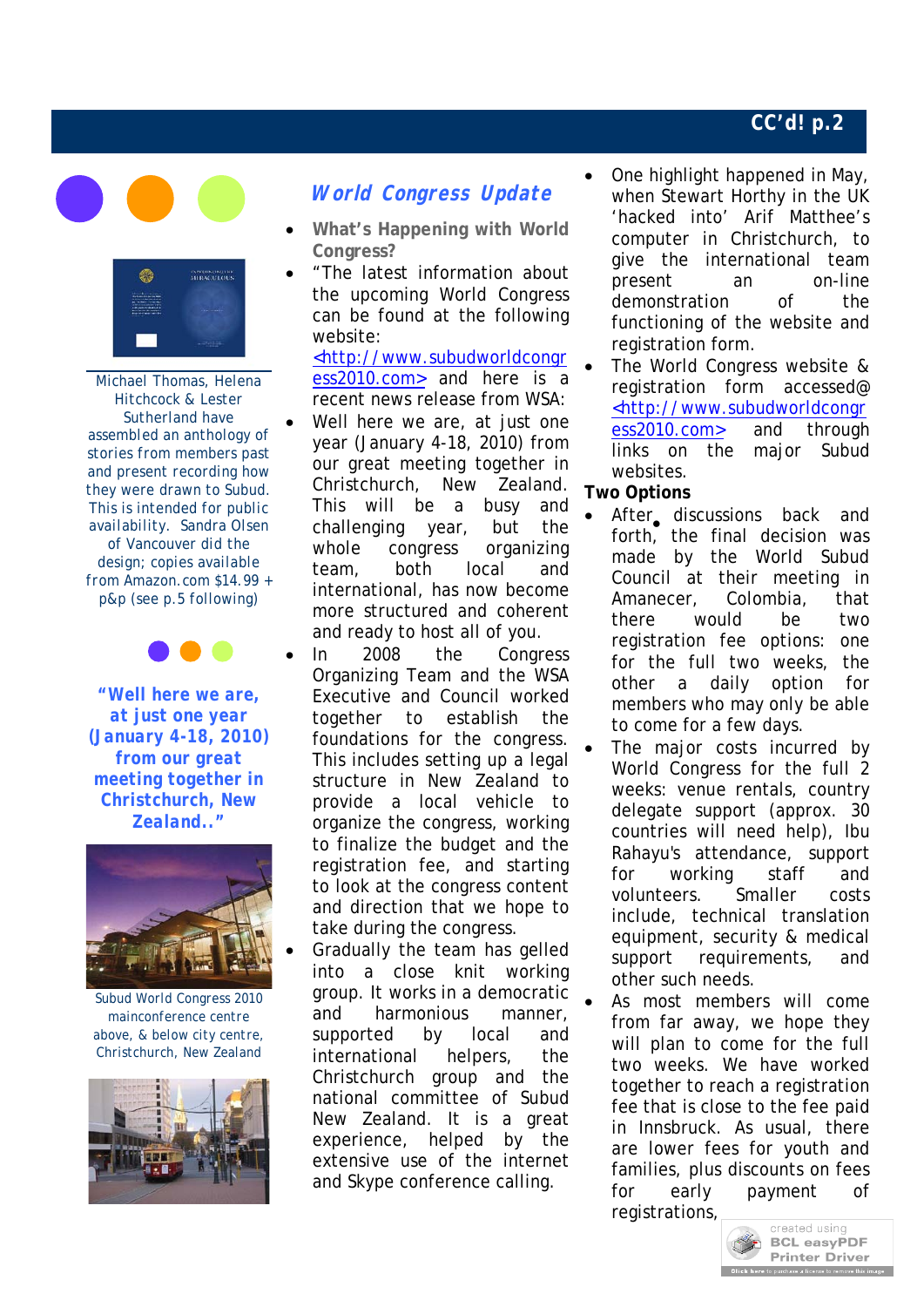### **World Congress** Cont*.*

- which makes planning much easier. Payment can be made by credit card or by electronic transfer. Members can register, and then pay later, as long as they are within the specific  $\bullet$ time deadlines in order to get the discounted registration fee. World Congresses are large scale events which require suitable facilities to provide for the needs of the members and their programs. It also includes helping as many as possible to come including those from countries with lower average incomes.
- It is largely thanks to the  $\bullet$ extensive volunteer work done by many, that registration fees can be kept down low. We are counting on everyone's generosity to help make the congress a success, so please add a donation to your registration fee if possible.
- World Congresses are large scale events which require suitable facilities to provide for the needs of the members and their programs. It also includes helping as many as possible to come including those from countries with lower average incomes;
- Donations to support members to attend the congress, by those not attending the congress, can also be made on the website.

**Accommodation**

- The accommodation project leader has worked hard finding the best accommodation and negotiating the best prices, which are low by international standards.
- We have found a good range of accommodation for you close

to the main venues, including hotels, motels, bed and breakfasts, backpackers, and camping options.

- When you register you can book meals (lunch and dinner) at the convention centre, or simply choose, once in Christchurch, from the numerous choices of restaurants and cafes available nearby. Another important feature on the website is the extensive information concerning visas.
- or the<br>Congress Samara Schionning from Australia is now living in Christchurch and has become secretary to the congress team, and Marianne Kay has been working since November 1 as Congress Coordinator. Hammond Peek has volunteered to become the local website editor and is working with Stewart Horthy who is developing the website for congress. The Organizing Team will appear on the website.
- The team needs others from around the world to help fill all the roles involved. For example, Marston Gregory from the US is working with Stephen Woodruff from NZ coordinating a number of cultural events. There will be an on-site volunteering program, which will function similar to the Innsbruck Congress. The intention is that working hours will be of a reasonable length so that



all members may participate in the activities of the congress.

Please remember that this is a World Congress of all Subud members. We hope and trust that many will come to Christchurch, to join in the latihans, as well as express their ideas and visions for the future, through workshops, forums and dialogue. We are investigating the possibility and costs of streaming parts of the Congress onto the web, creating a virtual online congress for those unable to come to NZ. Thanks to the support of Harlan Cockburn, Congress TV will again be a major feature, allowing events to be shared at congress and around the world. Ibu Rahayu has confirmed her hope to come to Congress. Any talks she gives will be filmed and be available as soon as possible. The WSA has recently sent a package to each national committee detailing proposed changes to WSA Bylaws that will form part of the delegate business in Christchurch. Your national committee will be reviewing these proposals and seeking your input in the coming months. Please let me know if you are interested in receiving a copy of the package" WSA – January 2009

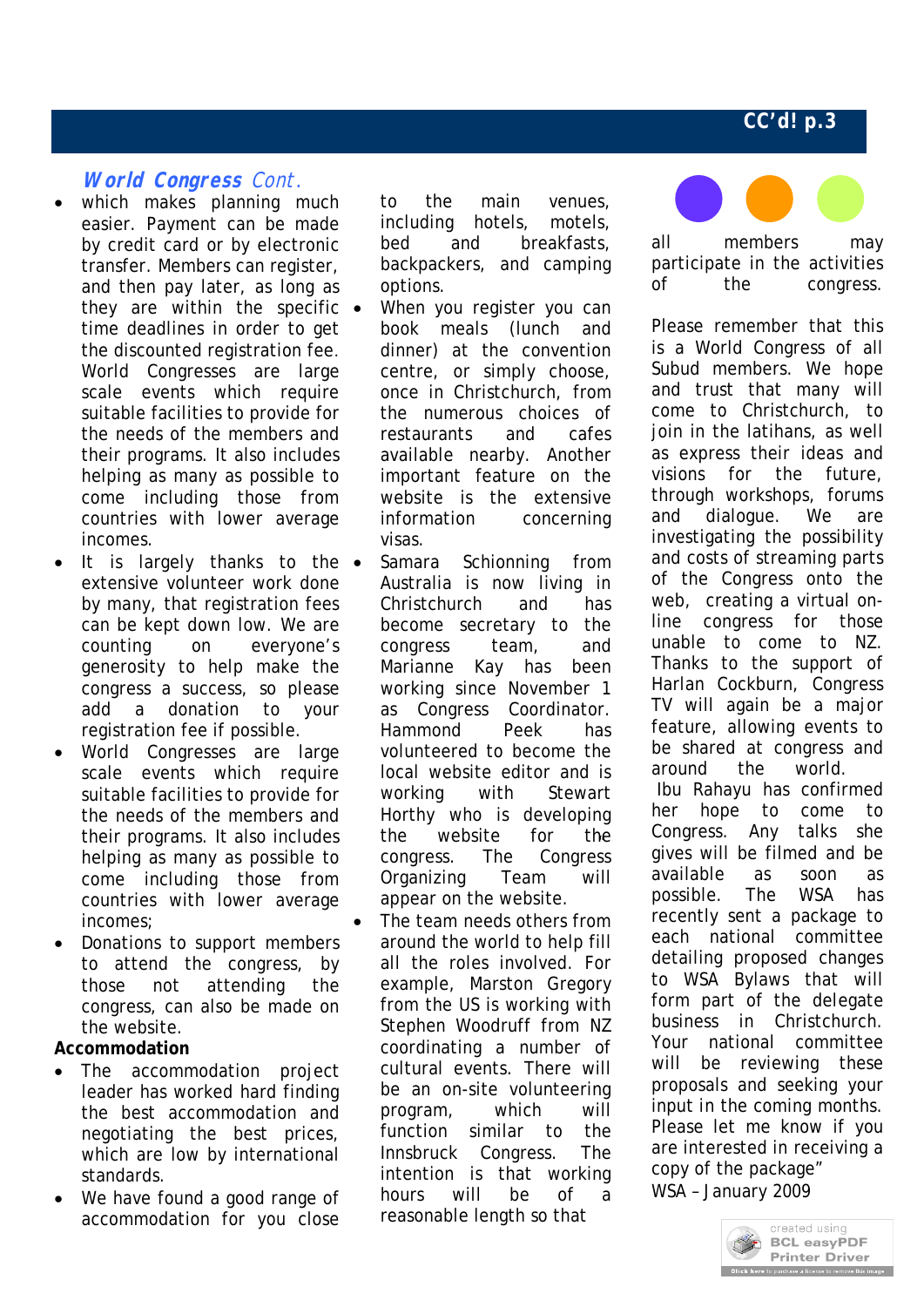

"The latihan moves those who follow it in the direction of integration — the integration of outer and inner, of culture and religion. True culture and worship are one, not in any limited sectarian or formal sense, but essentially. True culture is the expression of an inner feeling that has been brought to life, and is closely related to self-knowledge and the realization of a person's true talent, made possible by the practice of the latihan:...

You will soon become adept at doing work that is in tune with your jiwa, and this will certainly make your life happy, for this skill will stem or grow from your human jiwa, which will have brought to life your whole inner feeling...

It is that which is truly called culture, for its source is the human jiwa, and it is received in an inner feeling that has risen free of the sway of the ancillary forces. It is a culture filled continuously with the life force. That is why the work you do will be a means for your worship of the Almighty.

*"True culture and worship are one, not in any limited sectarian or formal sense, but essentially "* 

Seen from an ordinary or outer viewpoint, the nature of your work will not differ from that of normal work, but in reality it will be far different. For ordinary work and skill are acquired by learning from someone else, or form a group, and one is unable yet to determine whether or not the work is in harmony with one's identity. But the skill in work that you will acquire is of a quality whose source, as previously explained, is the human jiwa.

Later, therefore, in doing your work, your outer and inner can never be otherwise than in accord, and so you will certainly progress in your work in harmony with the advances and changes of the times in which you live….

Plainly, then, the skill in work acquired through the latihan kejiwaan is truly a quality of genuine culture for, of course, it is born and grows because the human jiwa has become free of all the influence of man's ancillary forces. So for that reason, this culture will neither destroy human knowledge nor close the way to man's worship of the Almighty, but rather is another requirement of that worship, for in reality of course, it comes from God and thus to God it returns…."



#### *Bapak, 1972*

*Enterprise Corner Usaha Mulia Abadi (Mexico) Profile* Mariamah, Zone 7 Rep., & president of the Usaha Mulia Abadi Association speaks of the results of feeding care for about 1500 children from the little town near San Miguel Atlautla over the past year. With the help of a government institution each month she organizes with the help of Subud brothers & sisters the distribution of tasty & nutritional meal packs for children of all ages. This project is already 11 years old & is widely recognized by the local community. Every year at the beginning of January there is a distribution of toys, sweets and bedspreads (winter is quite cold at the foot of the volcanoes). All Subud-members are invited to participate. The January weekend starts with the structural inauguration of the first apartment-house at Usaha Mulia Abadi that will demand a great communal effort from all the membership. Supervising, helping, & fundraising. We ask, for everybody's prayers for the development of several houses especially for Mariamah who is the coordinator of this project originally suggested by Bapak himsel[f.](http://www.pdfonline.com/easypdf/?gad=CLjUiqcCEgjbNejkqKEugRjG27j-AyCw_-AP)

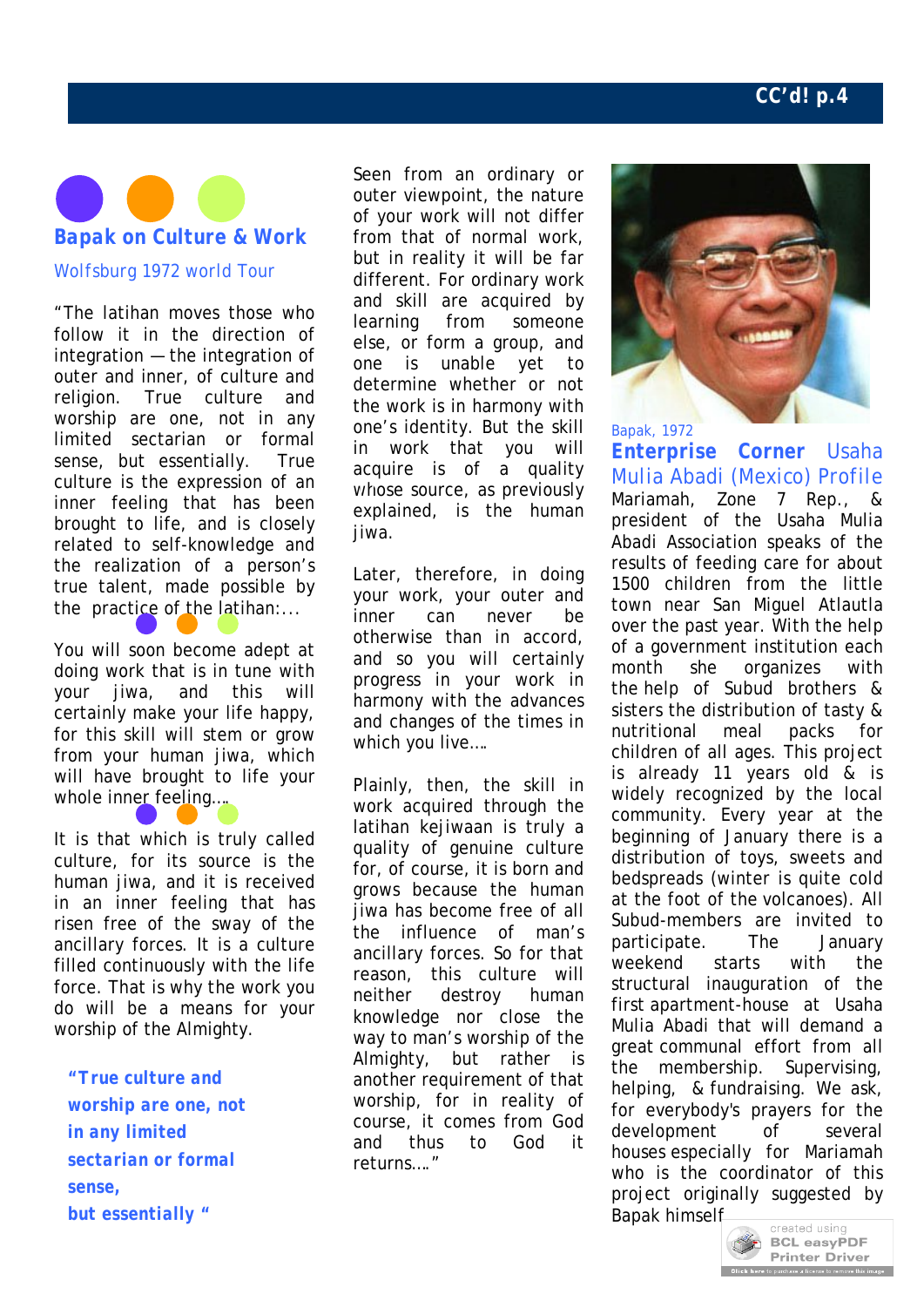# **Zone 7** (Canada, Cuba, Mexico; Suriname; USA,)

#### **Canada,**

"Michael Thomas, Helena Hitchcock & Lester Sutherland have assembled an anthology of stories from members past and present recording how they were drawn to Subud. The kind of experiences – some hilarious, others profound and life-changing – that they experienced before, during and after their opening. The anthology includes stories from John Barter, Deborah Bentin, Rochana Cash, Indumati Conway, Dinah Dobell, Livingston Dodson, Emmanuel Elliott, Vicki Gordon, Roland Graham, Edwin Gussenhoven, Damon Hildreth, Sharif Horthy, Laura Bonnano Hill, Daniel Jamsee, Siti Muti'ah Lestiono, Harlinah Longcroft, Hernando Guerra Lopera, Abdus Salam Molla, Alicia Moss, Rashad Pollard, Hartley Ramsey, Rayner Reid, Michel and Helsa Rousseau, Harris Smart, Hameed Sourjah, Abraham Spivak, Halstein Stralberg, Rayner Sutherland, Stephen Thomson, Garrett Thomson, Varindra Vittachi, Istimah Week, Laraswati Wuamett

The book is intended for the general public. The design and typesetting of the book was done by Subud Vancouver member, Sandra Olsen. The book is listed on amazon.com for US\$14.99 plus shipping and handling charges. Our hope is that members who buy the book will like it so much that they will order another copy or two to give to libraries and to bookstores that sell spiritual literature. Once publishing and mailing expenses have been covered, all revenue from sales

Lester Sutherland Vancouver, Canada"

In other Canadian news the recent SICA Calendar Fundraising Project raised \$1200 for Subud Canada & \$3400 for SD!! A mighty \$4600 effort involving exhaustive Canadawide sales of over 300 raffle tickets by a small band of enthusiasts; enormous creative force in completing & donating high quality artworks by a group of dedicated Subud artists as prizes & a fantastic fundraising result;

(Crazy Canuks Cruze to Creative Completion..ed.)

### **Cuba,**

" Here you have a photo of my whole Subud gang. left to right: Samuel, Mirna (my Subud wife); Benedicto (my Subud son; medical doctor); his son Emilio; my Subud daughter Silvia (was NH); her daughter (my grandaughter Tamara); youngest grandaughter Alisa and her father (my son-in-law), a plastic surgeon; the only non Subud..The future of Subud is clear in my family.

Love to all Zone 7 brothers & sisters Samuel Pérez Morillas, Subud Cuba Chairman



### **Mexico**

"We had our national gathering November 30 at Tlaxcala, appointed a new national secretary, Sarifah.



The gathering started with a general latihan and testing in the Tlaxcala Subud-house with approx. 40 members. KC's Rasjidah and Sebastián reported on the Amanecer Congress, helper's duties, visits to groups, summary of the last Congress at "La Malinche" and the kejiwaan gathering at "Trinidad-Tlaxcala". Mattheus and Hillary, IH's visited from Surinam. Héctor, chair of the Puebla group, spoke about youth activities although there are few young people in Mexico. Karimah, 52 years in Subud a much respected helper from Mexico City, invited everybody for a selamatan January 18. 2009 to celebrate 50 years of Subud in Mexico.

Mexico's Congress is April 24- 26 (God willing) & venue for Zone 7 council gathering April 27-29. The location needs to be **finalized** but likely in beautiful but inexpensive Tlaxcala-region. There was a welcome refund of monies from PTSW investments that can support enterprises. We are very pleased Subud Voice is translated into Spanish by Hector & team in Cuba. SV will be e-mailed and copied within groups. After enjoying a video on World Congress, NZ, our enterprise session introduced a new lamb breeding project presented by Conrado and Gregorio, both professionals. This enterprise could help finance world congress travel love &

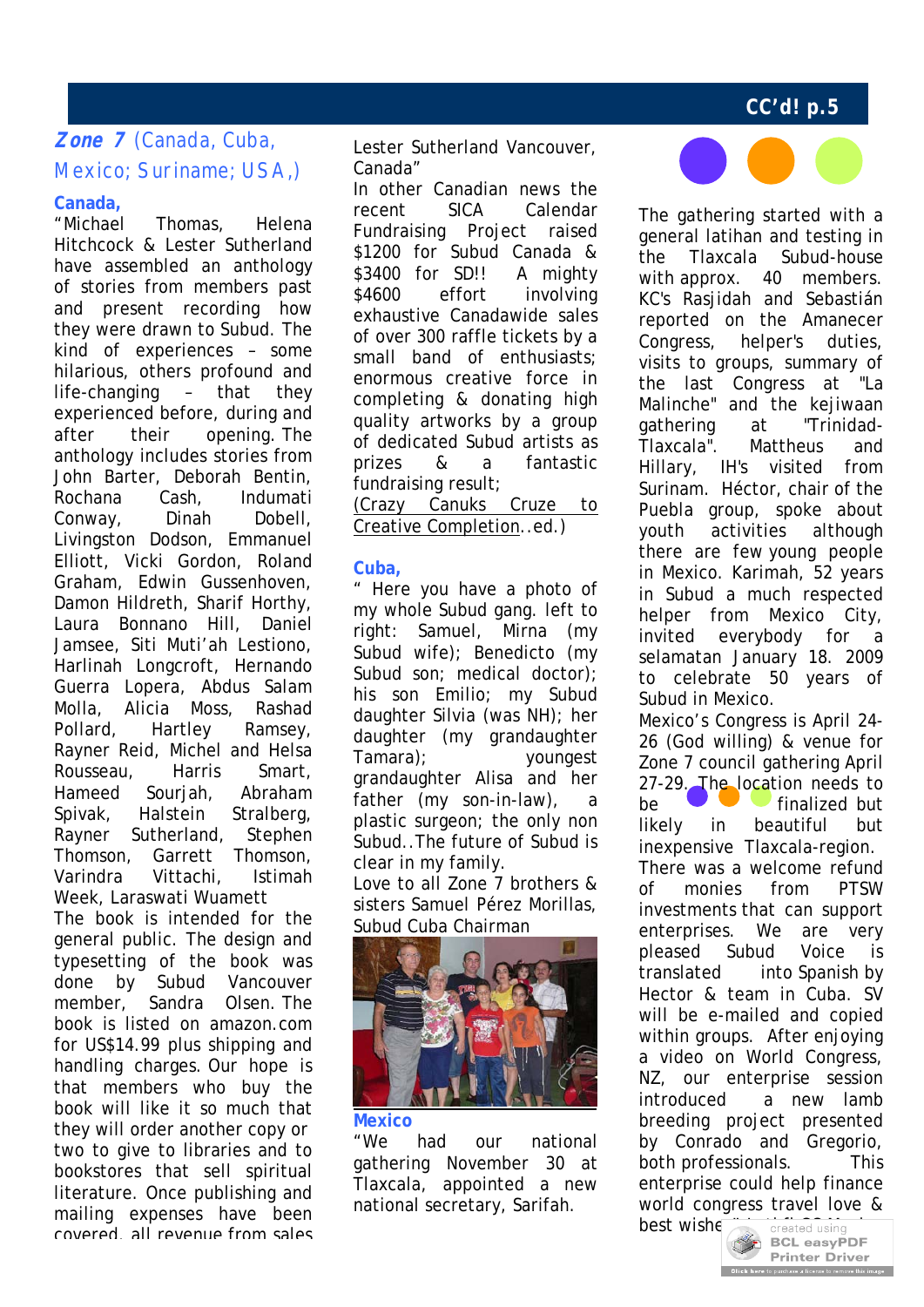#### **USA**

"I have been at this job for just about six months, along with other National Committee members. We have done a number of things that we set out to do, with many others in process. We have moved forward in professionalizing money management processes and have more to do. We are almost ready to approve rules to insure that our Endowment Fund is well managed in perpetuity, and increased its value by thirty thousand dollars as a result of a bequest from a deceased Subud brother. We have had groups working on the By-laws revisions, National Enterprise Project and a proposal for an Executive Director for Subud USA. We are getting our life in order with the Internal Revenue Service which promulgated new rules that make our financial life just a bit more complex. We sorted out the disposition of the funds that were returned to Subud USA from the sale of PTS Widjojo, supporting the Archives work in the US, and increased the National House Fund with the remaining chunk of that money. We've begun the Annual Pledge Drive, which is the start of our continuing fund raising efforts for the National level of Subud. We have had one meeting of the National Board of Directors and have another late January. We have a National Dewan Meeting (Helpers and Committee)

scheduled for the end of January in Boulder, Colorado. We have just about settled plans for a US National Gathering next Summer and will let you know about it soon. We have been busy, busy, busy….and have only begun to scratch the surface of all that's needed. When I last checked, the members of the National Committee were still breathing, still loved each other, and were working hard at various accountabilities that we each have. With my love and best wishes for 2009 (replies to subudbean@gmail.com) Reynold

SUSA snippets..

- Passing of Istiharoh Glasgow, LA Subud Culture & Arts founding board member & arts affecianado in this zone
- SUSA National Gathering in Colorado this summer
- National Helper/National Committee in Colorado at the end of January
- USA Board meeting with Zone 7 discussion items

# **Subud Group Profile – Ixtapalapa, Mexico**

#### (every month we profile a group in Zone 7..) Dear Luke.

January, 18, a sunny but fresh Sunday brothers and sisters from the different Mexican Subud groups gathered in the garden in front of the latihan room from Ixtapalapa, Mexico City, to follow the kind

existence of Subud in Mexico. A special surprise was the arrival of (7) sisters & one brother from Canada. Forgive me for not writing down each name of our dear Canadian visitors but remember those like Grace Hodgson, Rohana Laing & Rusdi Genest from prior meetings. Everybody enjoyed the generous hospitality of our hosts with coffee, cakes, fruits and a delicious meal served at Miguela's house near the latihan hall.

The main purpose was indeed deep thankfulness for 50 years of Subud in Mexico. Latihan & testing was the high point to remember this extraordinary gift & guidance we have received. Karimah Towle spoke about her memories of the beginnings of Subud in Mexico having been opened in 1958. She spoke about people we knew & loved who went abroad or passed away. She evoked times when Subud shook up many people and created a general feeling of incredible spiritual revolution. Since then emotions have calmed. People left because they did not feel the reality of Subud or were against organization in Subud. But so many continued to faithfully receive the latihan able to change mankind. So, may Almighty God bless us & guide us. Undoubtedly there is a new spirit in Mexico blessings Luthfi CC Mexico